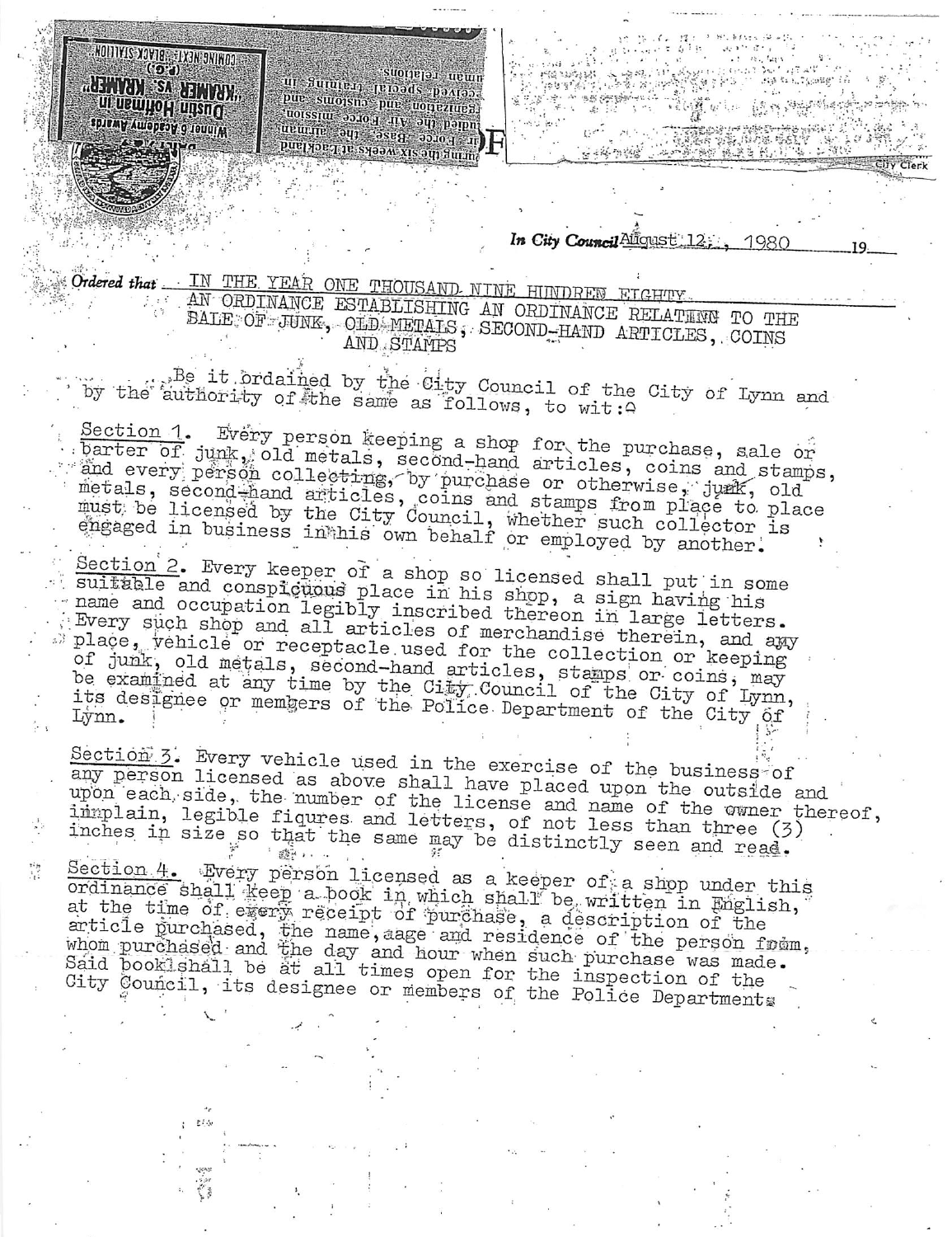

Fein K-1006

# CITY OF LYNN

In City Council.

Ordered that

SECTION 5. No person, licensed as aforesaid, shall directly or indirectly, either purchase or receive by way of barter or exchange any of the articles aforesaid of any minor, and no article purchased or received shall be sold until a period of at least one week from the date of the purchase or receipt of the same shall have elapsed and none of the articles aforesaid shall be purchased or received between the hours of 9:00 P.M. and 6:00 A.M., nor upon upon any legal, holidays. Every person licensed under this ordinace shall be responsible for all persons employed by him in the business and any violation of this prolinance or violation of the terms of the license by any employee of said dealer, or by any person upon the licensed premises, shall be construed to be a violation of this ordinance or of the license by the dealer.

-2-

SECTION 6. The City Council shall have power at all times to revoke any license granted under this ordinance after a hearing before the License Committee of the City Council of the City of Lynn. All such licenses shall, unless revoked, continue in force until the first day of May next after the date thereof.

SECTION 7. All licenses granted under this ordinance shall contain. a clause stipulating that the person so licensed agrees to abide by and be subject to all the provisions of this ordinance or any ordinance which may be adopted by the City Council relating to the sale of Junk, old metals, second-hand articles, coins and stamps. All the provisions of this ordinance shall be incorporated into each license granted under it.

SECTION 8.

The fees for the following licenses shall be as follows:

| JUNK DEALERS\$50.00                              |  |
|--------------------------------------------------|--|
| JUNK COLLECTORS\$25.00                           |  |
|                                                  |  |
| OLD METALS\$50.00<br>SECOND-HAND ARTICLES\$50.00 |  |
| COINS, STAMPS, OLD GOID AND SILVER. \$50.00      |  |
|                                                  |  |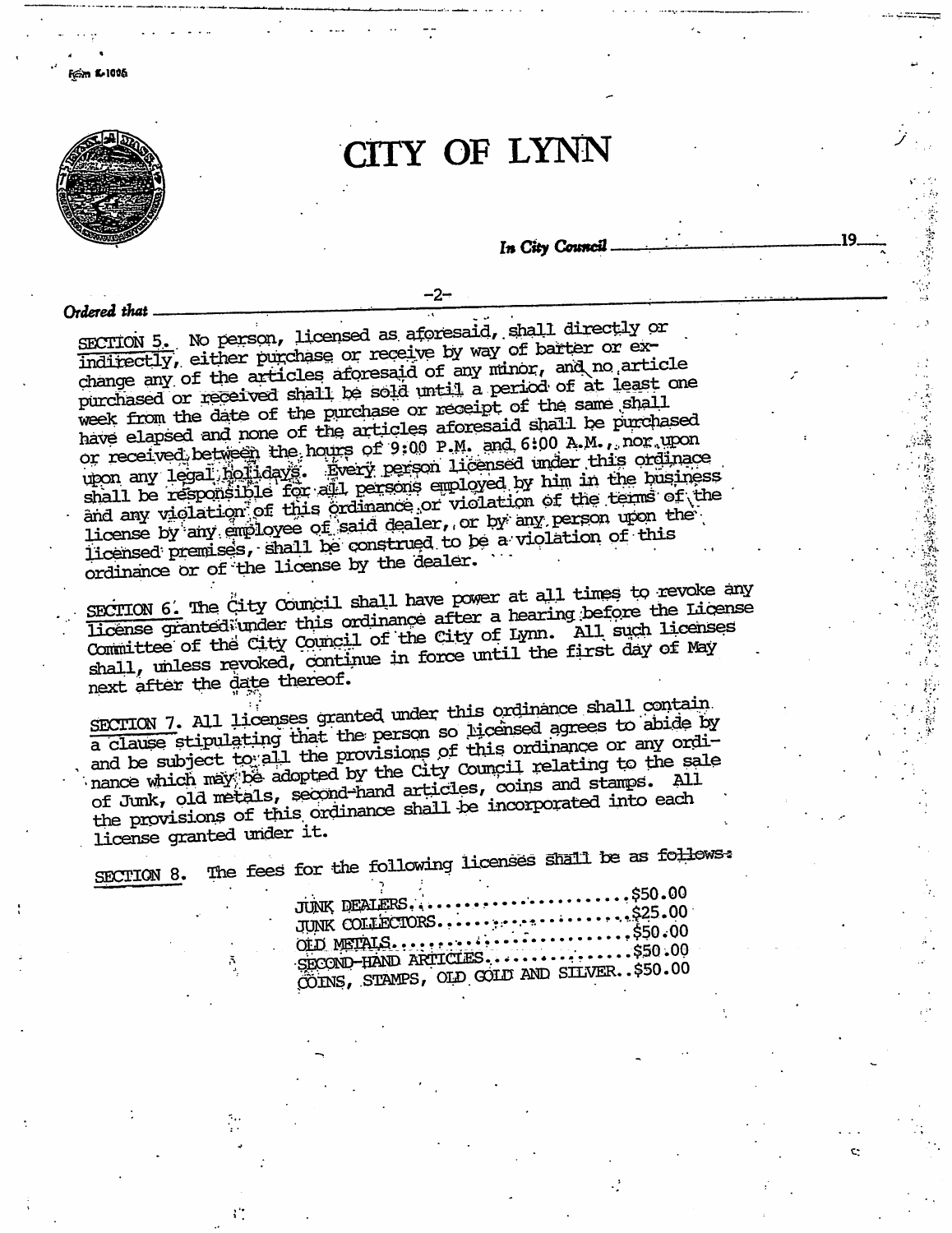

SECTION 9. A Special License may be granted by the City Council of the City of Lynn to any person who is a bona fide resident of the City of Lynn who wishes to engage in a temporary business of buying and selling junk, old metals, second-hand articles, coins, stmaps, or any article, whether new or used, including clothing from any temporary business site such as a hotel, motel or temporary store front. This license shall be good for no<br>more than ten (10) consecutive days. The fee shall be Ten Dollars (\$10.00) per day.

SECTION 10. Every person keeping a shop for purchase, sale or barter of coins, stamps, by the City Council funder the provisions of this ordinance. No such coins, stamps, gold<br>or silver, or second-hand articles, other than junk, books or furniture, purchased or recevied by any such person, shall be sold or otherwise disposed of, nor its form nor identity be changed until at least two (2) weeks from the date of its purchase or receipt: have elapsed, unless permission in writing is obtained from the Chief of Police or his Designee, and who may request to observe and photograph such coins, gold or silver, stamps or second-ha nd articles. In addition to the requirements of Section 4 herein, every person so licensed shall report all transactions under this Section to the Chief of Police upon request.

SECTION 11. Whoever not being so licensed keeps such shop or is such dealer or junk collertor in the City of Lynn, or offends against any of the provisions of this ordinance shall forfeit not more than Fifty Dollars (\$50.00) for each day the offense continues upon having been notified of the offense by the Issuing Authority, its designee or members of the Police Department of the City of Lynn.

SECTION 12. All ordinance or parts of ordinances inconsistent herewith are hereby repealed.

SECTION 13. This ordinance shall take effect thirty-one (31) days after its final approval as adopted and advertised.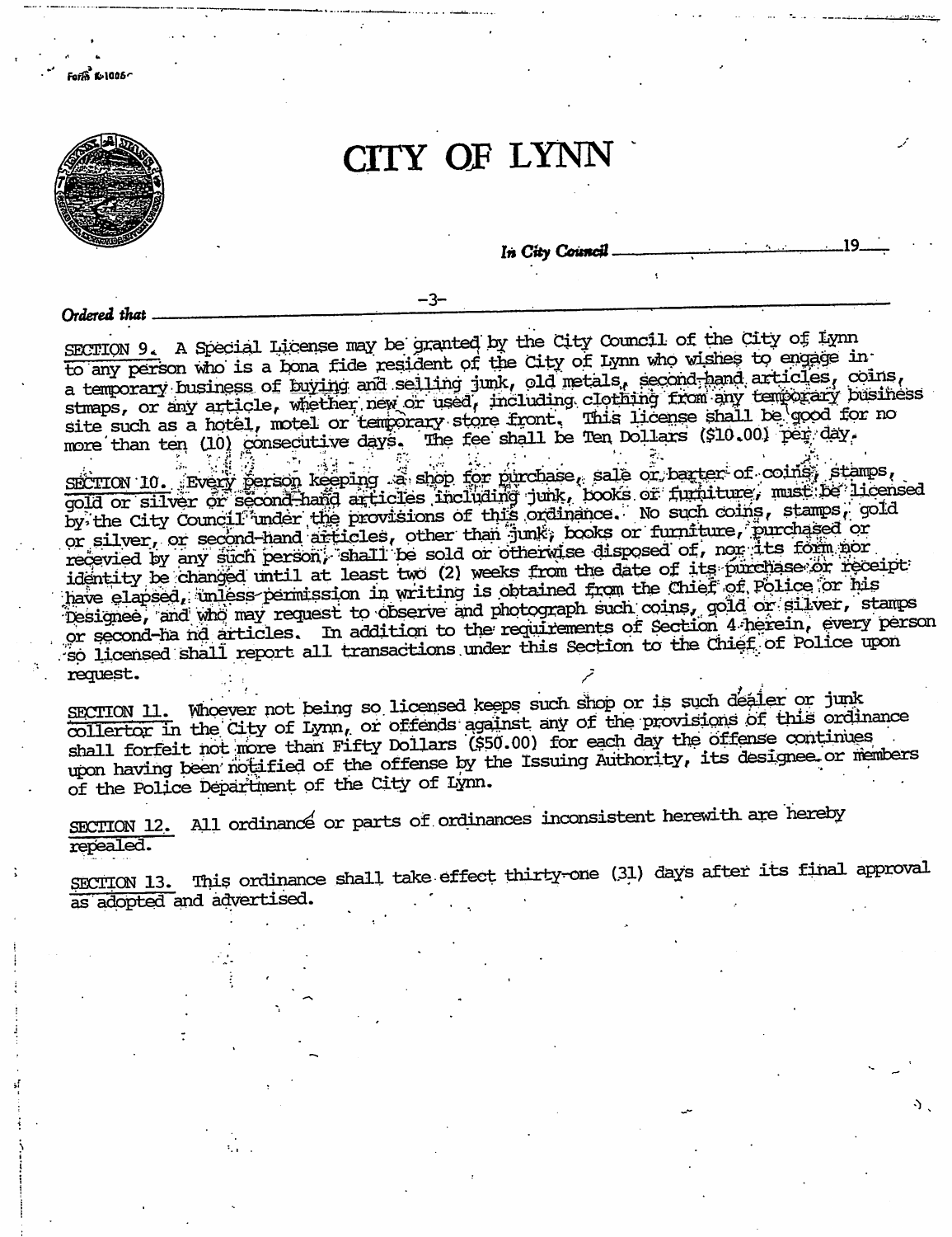#### CHAPTER VI

### DEALERS IN JUNK, OLD METALS AND SECOND HAND ARTICLES

Section 1. Every person keeping a shop for the purchase, sale or  $\delta$ arter of junk, old metals or second-hand articles, and every person collecting, by purchase or otherwise, junk old metals or second-hand<br>pricles from place to place must be licensed by the City Council, whether  $\rm _{E}^{\ast}$ uch collector is engaged in business in his own behalf or employed by another.

Every keeper of a shop so licensed shall put in some Section 2. suitable and conspicuous place on his shop, a sign having his name and coupation legibly inscribed thereon in large letters. Every such shop and all articles of merchandise therein, and any place, vehicle or  $\frac{1}{2}$ eceptacle used for the collection or keeping of junk, old metals, or second-hand articles, may be examined at any time by the City Council and **Members of the Police Department.** 

Section 3. Every vehicle used in the exercise of the business of any person licensed as above, shall have placed upon the outside and upon  $_{\tt back}$  side the number of the license and name of the owner thereof, in  $_{\rm 51ain}$ , legible figures and letters, of not less than three inches in size, and so that the same may be distinctly seen and read. Each person so. icensed, for the purchase of junk or old metals, except gold or silver, shall wear a badge on his hat or cap with the number of the license of the. Realer thereon in brass or plated figures of not less than one inch insize, and so placed that the number may be distinctly seen and read.

Section 4. Every person licensed as a keeper of a shop under this thapter shall keep a book in which shall be written in English, at the time of every receipt of purchase, a description of the article purchased, the hame, age and residence of the person from whom and the day and hour when which purchase was made. Such book shall at all times be open to the inspec-<br>tion of the City Council and members of the Police Department.

Section 5. No person, licensed as aforesaid, shall, directly or mindirectly, either purchase or receive by way of barter or exchange any Wof the articles aforesaid of any minor, and no article purchased or feceived shall be sold until a period of at least one week from the date of the purchase or receipt of the same shall have elapsed, and none of the grticles aforesaid shall be purchased or received between the hours of E.P.M. and 6 A.M., nor upon any legal holidays. Every person licensed inder this chapter shall be responsible for all persons employed by him in the business, and any violation of this ordinance or of the terms of the license by any employee of said dealer, or by any person upon the licensed<br>premises, shall be construed to be a violation of this ordinance or of the license by the dealer.